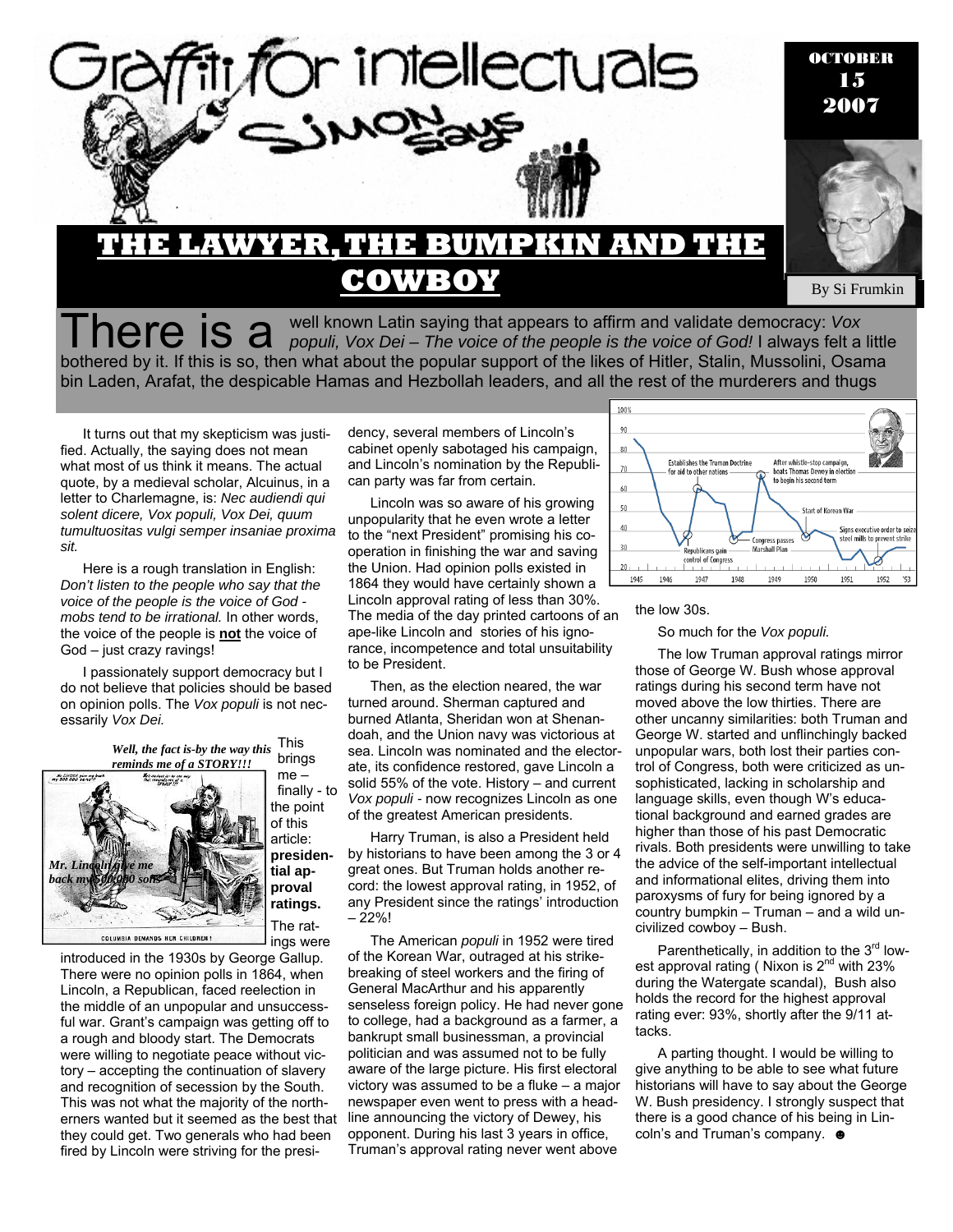# **AM I REALLY A CONSERVATIVE?**

I((I agree with Burt almost 100%. I just wish I had written this article. Ah, well… S.F.)

## By Burt Prelutsky, 8/31/07

EVery So often I hear from a self-anointed right-wing commissar that I'm not really a conserva-<br>EVery So tive simply because he's disagreed with something I wrote. The most annoying aspect of being called on the carpet is that it serves to remind me that some of those on the right can be every bit as dogmatic and self-righteous as the pinheads on the left.

So, I will now list my core beliefs and you can all decide for yourselves whether when I claim to be a conservative, I'm guilty of misrepresentation.

For openers, I'm in favor of capital punishment. The sixth commandment, by the way, doesn't really say that thou shalt not **kill**. When correctly translated, it states that thou shalt not **murder.** I can not imagine how anybody can argue that a person who commits cold-blooded homicide is entitled to out-live his innocent victim by 40 or 50 years.



Next, I do not understand why a socalled civilized society allows pedophiles to run loose. It always confounds me that so many on the right seem so much more concerned with the safety of embryos

than they are with protecting actual children. I, for one, do not regard electronic monitors or court orders dictating how many yards from schools, parks and playgrounds, these perverts are allowed to come, as appropriate safeguards. What I regard as appropriate would be a dungeon or, better yet, a cemetery plot.

Speaking of the legal system, I do not believe that criminal defense attorneys should be encouraged or even permitted to invent any number of implausible theories as a means to confuse juries unless they swear on

a Bible that they themselves actually believe that the rape or murder was committed by members of a Colombian drug cartel, an Albanian albino or a gang of Martians.

Furthermore, as a conservative, I believe in school vouchers. I can't be the only person who's

sick and tired of listening to liberal politicians praising public education to the heavens while, at the same time, they've got their own children safely ensconced in private schools.

I am opposed to foreign aid. There are only a small handful of nations we can honestly regard as allies. Why on earth should we send billions of our tax dollars to the rest or underwrite the U.N., a haven for thousands of scoundrels who definitely have no business

living in a glass house.

I wish I didn't ever again have to listen to people prattle on about the mortality rate in this country, implying that we'd all live much longer if only we had socialized medicine, otherwise known as universal

health care. The only reason we don't all live to be 100 is either because we are cursed with inferior genes or because we eat and smoke too much. Heck, when you factor in drugs, booze and the way most of us drive, it's a wonder so many of us even survive our twenties.

As a conservative, I know what my position on abortions is supposed to be, but, frankly, in this day and age of the Pill and all the other readily available contraceptive products, I have no idea why it even remains an issue. It just seems to me that unwanted pregnancies, like AIDS and other STDs, are easily prevented, and it's high time we simply moved on.

I am for doing whatever it takes to close the borders and for utilizing nuclear energy. The former would

> go a long way to improving the quality of life here in America and the latter would free us of our dependence on places like Saudi Arabia and people like Hugo Chavez.

I oppose the federal government's misguided attempts at social engineering and I would

do away with dual-citizenship and bilingual education. While I was at it, I would place the ACLU on the attorney general's list of terrorist organizations.



I would make English our official language, and I would out-law all those things that require you to hit button #1 for English, #2 for Spanish. Is there, I ask you, a single Spanish-speaking nation on the face of the earth that employs similar devices?

> I would acknowledge that a state of war exists between Islamic fundamentalism and the civilized world, and I would do whatever is required to win it.

> Before signing off, I wish to make it clear that I'm explaining my credentials as a conservative, not as a Republican. There's no reason at all to boast

about belonging to a party that saw the Republicans in Washington trying to suck up to the Democrats for the first six years of Bush's administration. Just thinking about John McCain and his Gang of 14 is enough to make me gag.



The only reason I have for voting for people with (R) after their name is because those with (D) somehow manage to be even worse.

Finally, because I'm not just a conservative, but a dog-loving conservative, I'm disgusted that Michael Vick, a vile thug if ever there was one, was allowed to plea bargain his way out of the sentence he deserved. Forget prison. If it had

been up to me, he would have been driven to the local vet to be fixed.  $\hat{\varphi}$ 

*W. Burt Prelutsky is an accomplished, wellrounded writer and author of Conservatives Are from Mars (Liberals Are from San Francisco): 101 Reasons I'm Happy I Left the Left*.

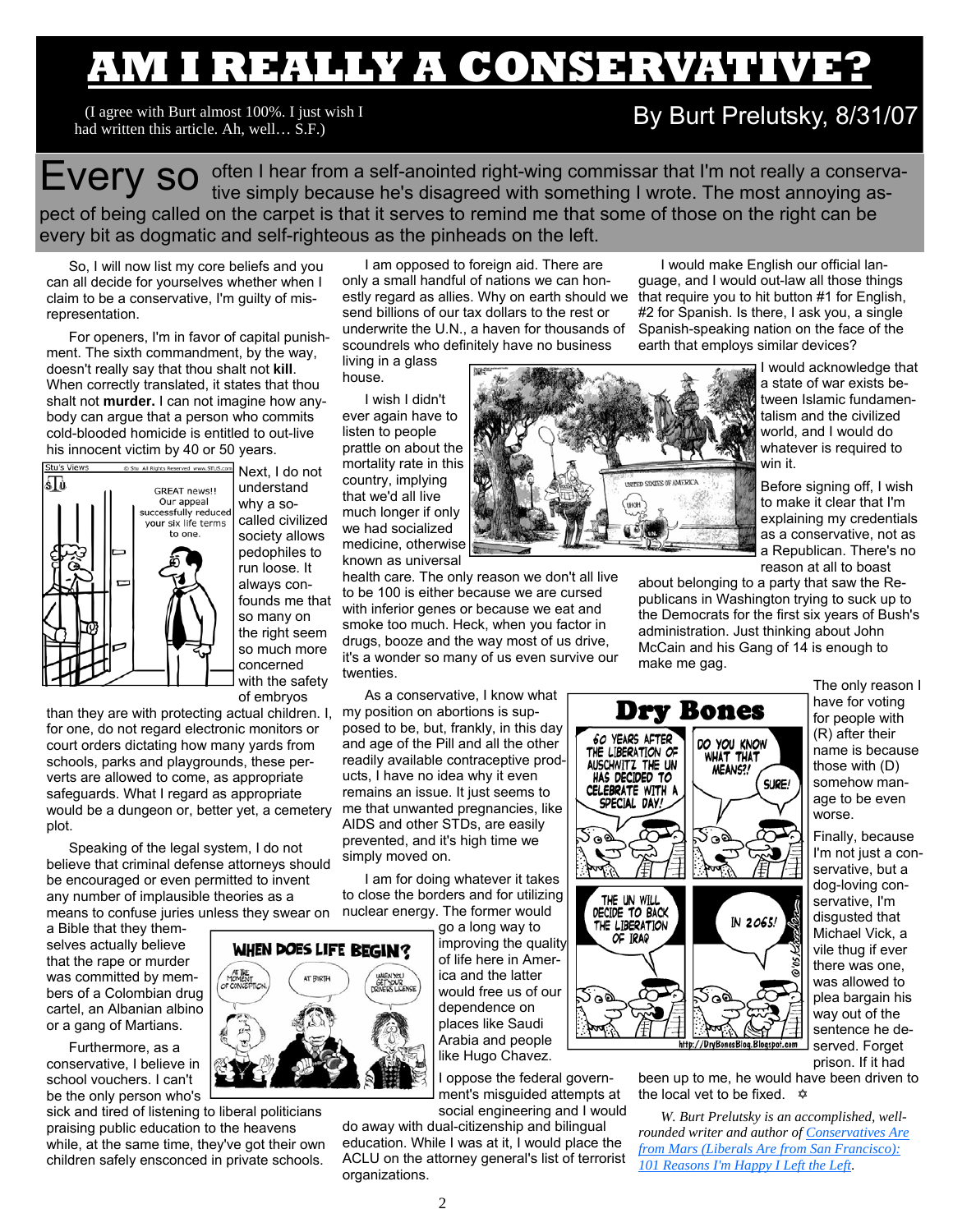**Commentar** 

By George P. Shultz



The Israel Lobby' Myth

The United States supports Israel

not because of pressure but

because the American people and

their leaders say it is politically

sound and morally just.

SRAEL IS A FREE, DEMOCRATIC, OPEN, AND relentlessly self-analytical place. To hear harsh criticism of Israel's policies and leaders, listen to the Israelis. So questioning Israel for its actions is legitimate, but lies are something else. Throughout human history, they have been used not only to vilify but to establish a basis for cruel and inhuman acts. The catalog of lies about Jews is long and astonishingly crude, matched only by the suffering that has followed their promulgation.

Defaming the Jews by disputing their rightful place among the peoples of the world has been a long-running, well-documented, and disgraceful series of episodes across history. Again and again a time has come when legitimate criticism slips across an invisible line into what might be called the "badlands," a place where those who should be regarded as worthy adversaries in debate are turned into scapegoats, targets, allpurpose objects of blame.

In America, we protect all speech, even the most hurtful lies. We allow a virtual freefor-all by which laws are adopted, enforced, and interpreted. Hundreds of millions of dollars are spent yearly to influence this process; thousands of groups vie for influ-

ence. Among these are Jewish groups that have come under renewed criticism for being part of an all-powerful "Israel lobby," most notably in a book published this week by Profs. Stephen Walt and John Mearsheimer.

Jewish groups are influential. They also largely agree that the United States should support Israel. But the notion that they have anything like a uniform agenda and that U.S. policy in Israel and the Middle East is the result of this influence is simply wrong.

One choice. Some critics seem overly impressed with the way of thinking that says to itself, "Since there is a huge Arab Islamic world out there with all the oil, and it is opposed to this tiny little Israel with no natural resources, then realistically the United States has to be on the Arab side and against Israel on every issue, and since this isn't the case, there must be some underhanded Jewish plot at work." This is a conspiracy theory, pure and simple.

Another tried and true method for damaging the wellbeing and security of the Jewish people and the State of Israel is a dangerously false analogy. Witness former President Jimmy Carter's book Palestine-Peace Not Apartheid. Here the association on the one hand is between Israel's existentially threatened position and the measures it has taken to protect its population from terrorist attacks, driven by an ideology bent on the complete eradication of the State of Israel, and, on the other, the racist oppression of South Africa's black population by the white Boer regime.

The tendency of mind that lies behind such repulsive analogies remains and is reinforced by the former president's views, spread across his book, which come down on the anti-Israel side of every case. These false analogies stir up and lend legitimacy to more widely based movements that take the same dangerous direction.

Anyone who thinks that Jewish groups constitute a homogeneous "lobby" ought to spend some time dealing with them. For example, my decision to open a dialogue with Yasser Arafat after he met certain conditions evoked a wide spectrum of responses from the government of Israel, its political parties, and American Jewish groups who weighed in on one side or the other. Other examples in which the United States rejected Is-

rael's view of an issue, or the view of the American Jewish community, include the sale of arms to Saudi Arabia and **President Reagan's decision** to go to the cemetery at Bitburg, Germany.

The United States supports Israel not because of favoritism based on political pres-

sure or influence but because the American people, and their leaders, say that supporting Israel is politically sound and morally just.

We are a great nation. Mostly, we make good decisions. We are not babes in the woods. We act in our own interests. And when we mistakenly conclude from time to time-as we will-that an action or policy is in America's interest, we must take responsibility for the mistake.

So, on every level, those who blame Israel and its Jewish supporters for U.S. policies they do not support are wrong. They are wrong because, to begin with, support for Israel is in our best interests. They are also wrong because Israel and its supporters have the right to try to influence U.S. policy. And they are wrong because the U.S. government is responsible for the policies it adopts, not any other state or any of the myriad lobbies and groups that battle daily-sometimes with lies-to win America's support. .

George Shultz was secretary of state from 1982 to 1989. This is excerpted from his introduction to The Deadliest Lies: The Israel Lobby and the Myth of Jewish Control by Abraham Foxman (Palgrave Macmillan).